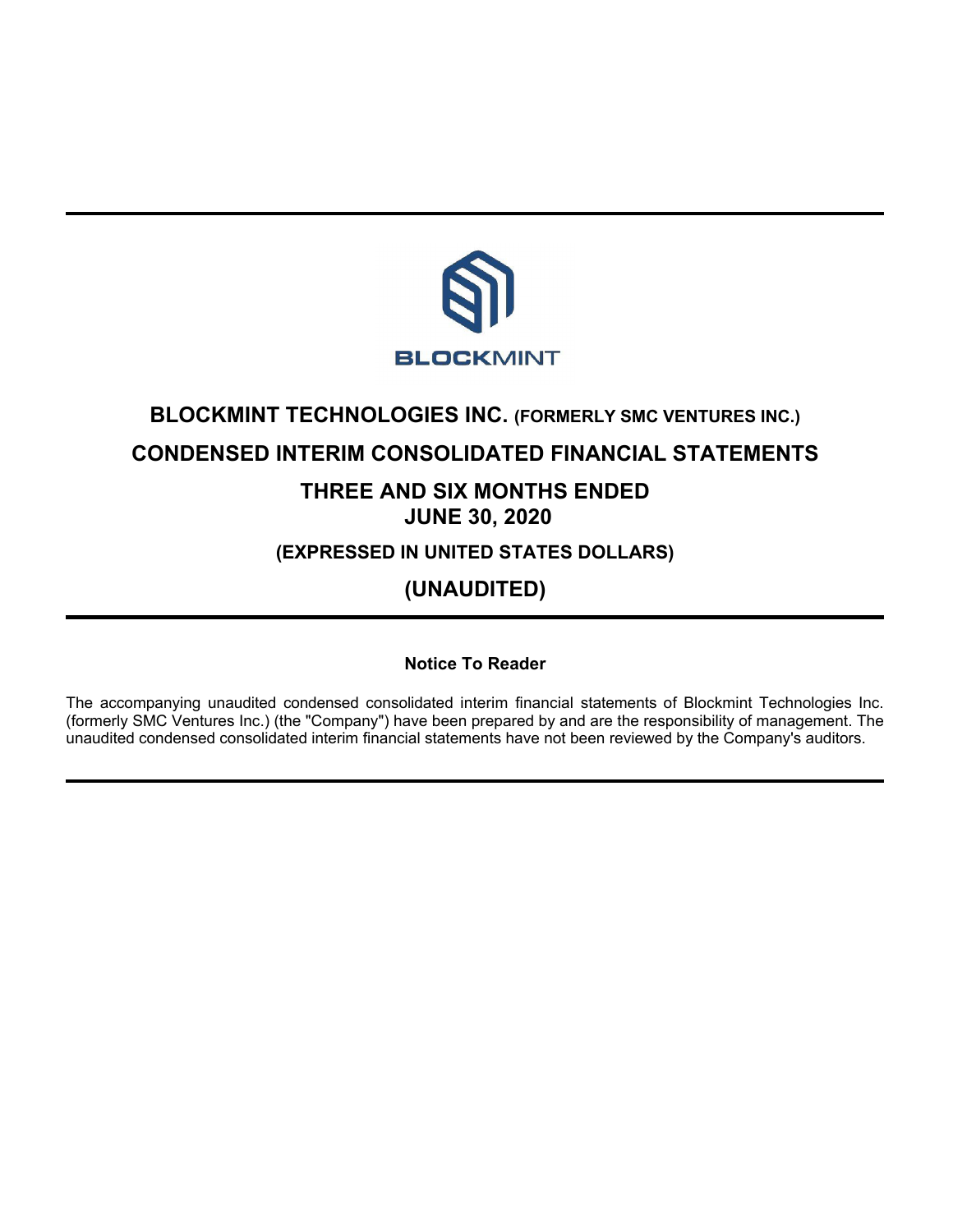#### **BlockMint Technologies Inc. (formerly SMC Ventures Inc.) Condensed Interim Consolidated Statements of Financial Position (Expressed in United States Dollars) Unaudited**

|                                                    | As at<br><b>June 30,</b><br>2020 | As at<br>December 31,<br>2019 |
|----------------------------------------------------|----------------------------------|-------------------------------|
| <b>ASSETS</b>                                      |                                  |                               |
| <b>Current assets</b>                              |                                  |                               |
| Cash                                               | \$<br>2,754,022                  | \$<br>2,957,158               |
| Receivables                                        | 3,901                            | 10,557                        |
| Prepaid expenses                                   | 1,000                            | 1,000                         |
| Digital currency (note 5)                          | 760                              | 533                           |
| <b>Total current assets</b>                        | 2,759,683                        | 2,969,248                     |
| Intangible asset (note 7)                          | 17,500                           | 17,500                        |
| <b>Total assets</b>                                | \$<br>2,777,183                  | \$<br>2,986,748               |
| <b>EQUITY AND LIABILITIES</b>                      |                                  |                               |
| <b>Current liabilities</b>                         |                                  |                               |
| Accounts payable and accrued liabilities (note 10) | \$<br>23,854                     | \$<br>24,397                  |
| <b>Total current liabilities</b>                   | 23,854                           | 24,397                        |
| <b>Equity</b>                                      |                                  |                               |
| Share capital (note 8)                             | 8,884,433                        | 8,884,433                     |
| Warrant reserve (note 9)                           | 17,500                           | 17,500                        |
| Contributed surplus (note 9)                       | 30,300                           | 30,300                        |
| Accumulated other comprehensive income (loss)      | (9, 851)                         | 6,485                         |
| <b>Deficit</b>                                     | (6, 169, 053)                    | (5,976,367)                   |
| <b>Total equity</b>                                | 2,753,329                        | 2,962,351                     |
| <b>Total equity and liabilities</b>                | \$<br>2,777,183                  | \$<br>2,986,748               |

Nature of operations and going concern (note 1)

"Nelson Ijih", Director

"Colin Watt", Director

The accompanying notes to the unaudited condensed consolidated interim financial statements are an integral part of these statements.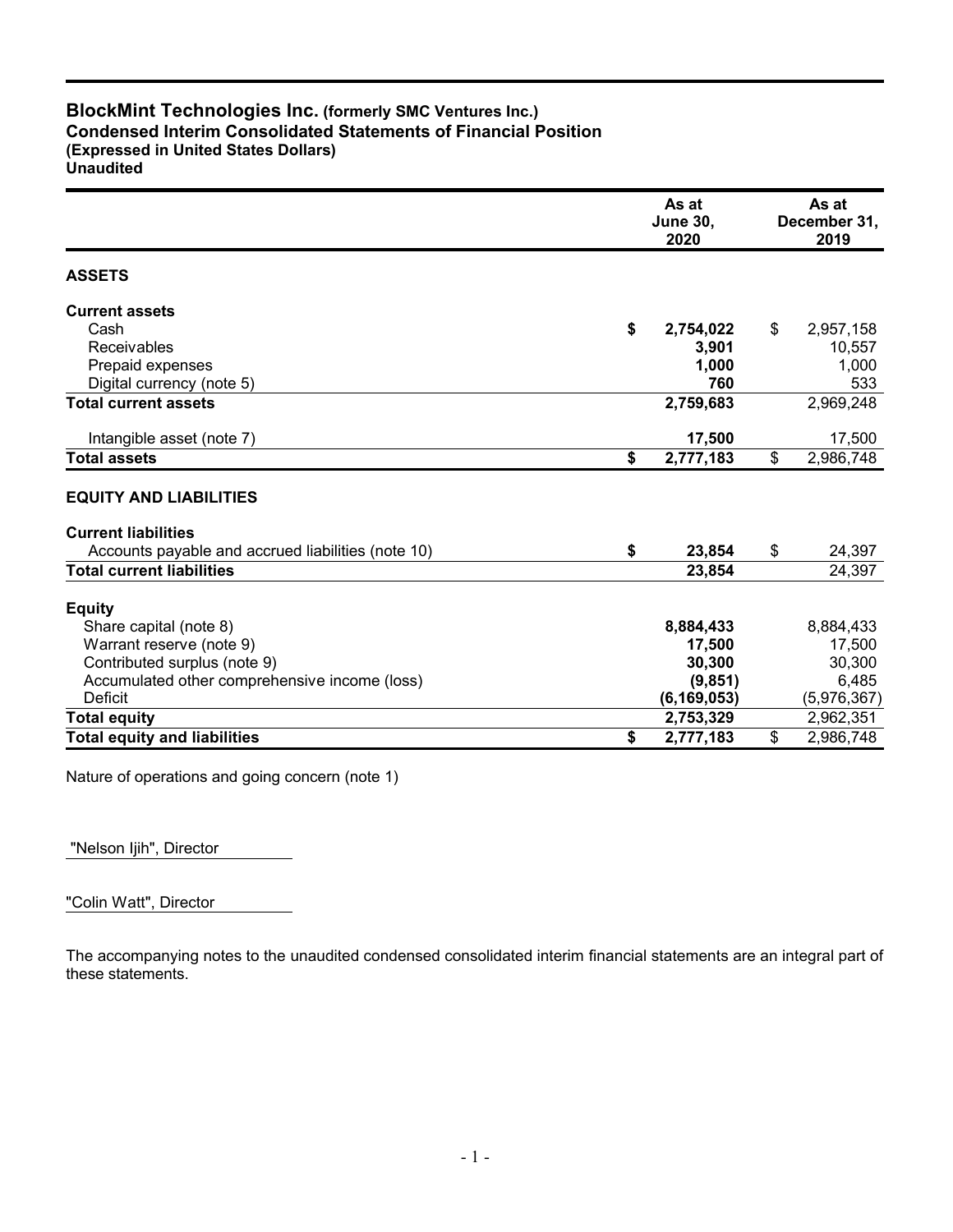#### **BlockMint Technologies Inc. (formerly SMC Ventures Inc.) Condensed Interim Consolidated Statements of Loss and Comprehensive Loss (Expressed in United States Dollars) Unaudited**

|                                                         | <b>Three Months</b><br><b>Ended</b><br><b>June 30,</b><br>2020 | <b>Three Months</b><br><b>Ended</b><br><b>June 30,</b><br>2019 | <b>Six Months</b><br><b>Ended</b><br><b>June 30,</b><br>2020 | <b>Six Months</b><br><b>Ended</b><br><b>June 30,</b><br>2019 |
|---------------------------------------------------------|----------------------------------------------------------------|----------------------------------------------------------------|--------------------------------------------------------------|--------------------------------------------------------------|
|                                                         |                                                                |                                                                |                                                              |                                                              |
| <b>Operating expenses</b>                               |                                                                |                                                                |                                                              |                                                              |
| Business development and promotion                      | \$<br>4,491                                                    | \$<br>13,242                                                   | \$<br>8,488                                                  | \$<br>18,429                                                 |
| Consulting (note 10)                                    | 87,277                                                         | 93,802                                                         | 100,256                                                      | 183,103                                                      |
| Depreciation (note 6)                                   |                                                                | 2,051                                                          |                                                              | 4,103                                                        |
| Management fees and salaries (note 10)                  | 24,834                                                         | 73,247                                                         | 49,209                                                       | 148,247                                                      |
| Office and miscellaneous                                | 6,852                                                          | 33,450                                                         | 16,783                                                       | 76,499                                                       |
| Professional fees (note 10)                             | 7,008                                                          | 34,989                                                         | 10,758                                                       | 67,423                                                       |
| Salaries and wages                                      | 3,759                                                          | 13,512                                                         | 9,038                                                        | 37,646                                                       |
| Total operating expenses                                | 134,221                                                        | 264,293                                                        | 194,532                                                      | 535,450                                                      |
| Loss before other items                                 | (134, 221)                                                     | (264, 293)                                                     | (194, 532)                                                   | (535, 450)                                                   |
| Foreign exchange gain (loss)                            | (3, 270)                                                       | 1,933                                                          | 1,619                                                        | 1,595                                                        |
| Revaluation of digital currency                         | 189                                                            | 381                                                            | 227                                                          | 497                                                          |
| Transaction cost (note 4)                               |                                                                |                                                                |                                                              | (3,458,765)                                                  |
| Net loss for the period                                 | \$<br>(137, 302)                                               | \$<br>(261, 979)                                               | \$<br>(192, 686)                                             | \$<br>(3,992,123)                                            |
| Other comprehensive income (loss)                       |                                                                |                                                                |                                                              |                                                              |
| Gain on currency translation                            | 13,074                                                         | 7,026                                                          | (16, 336)                                                    | 3,456                                                        |
|                                                         |                                                                | \$                                                             | \$                                                           |                                                              |
| Total comprehensive loss for the period                 | \$<br>(124, 228)                                               | (254, 953)                                                     | (209, 022)                                                   | \$<br>(3,988,667)                                            |
| <b>Basic and diluted net loss per share (note 11)</b>   | \$<br>(0.00)                                                   | \$<br>(0.01)                                                   | \$<br>(0.00)                                                 | \$<br>(0.10)                                                 |
| Weighted average number of common shares<br>outstanding | 44,269,068                                                     | 44,269,068                                                     | 44,269,068                                                   | 39,291,878                                                   |

The accompanying notes to the unaudited condensed consolidated interim financial statements are an integral part of these statements.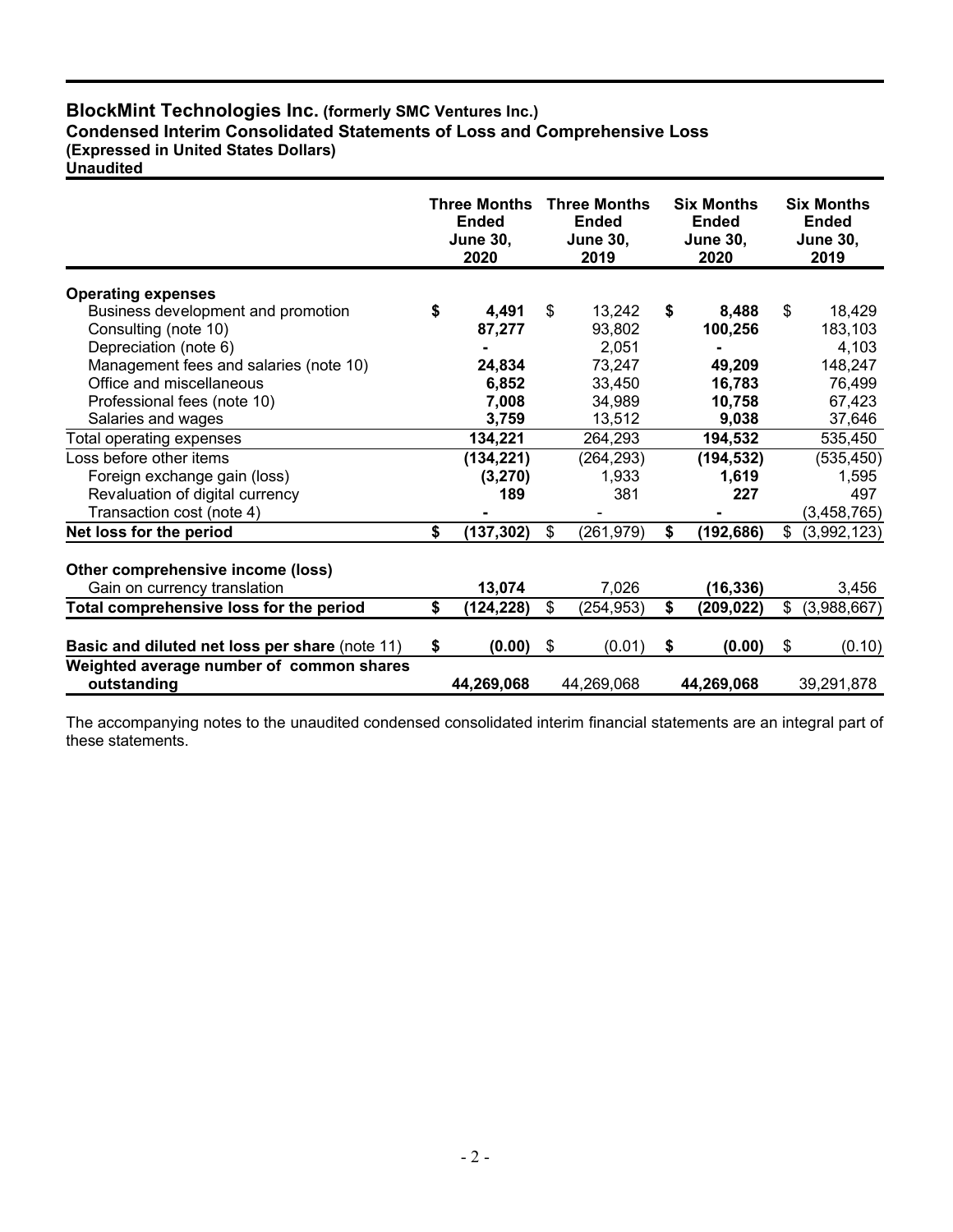#### **BlockMint Technologies Inc. (formerly SMC Ventures Inc.) Condensed Interim Consolidated Statements of Cash Flows (Expressed in United States Dollars) Unaudited**

|                                            | <b>Six Months</b><br><b>Ended</b><br><b>June 30,</b><br>2020 | <b>Six Months</b><br><b>Ended</b><br><b>June 30,</b><br>2019 |
|--------------------------------------------|--------------------------------------------------------------|--------------------------------------------------------------|
| <b>Operating activities</b>                |                                                              |                                                              |
| Net loss for the period                    | \$<br>(192, 686)                                             | \$ (3,992,123)                                               |
| Adjustments for:                           |                                                              |                                                              |
| Depreciation                               |                                                              | 4,103                                                        |
| Revaluation of digital currency            | (227)                                                        | (497)                                                        |
| Unrealised foreign exchange (gain) loss    | (16, 336)                                                    | 3,531                                                        |
| Transaction cost                           |                                                              | 3,458,765                                                    |
| Changes in non-cash working capital items: |                                                              |                                                              |
| Receivables and prepaid expenses           | 6,656                                                        | 50,032                                                       |
| Accounts payable and accrued liabilities   | (543)                                                        | (52,285)                                                     |
| Net cash used in operating activities      | (203, 136)                                                   | (528,474)                                                    |
| <b>Investing activities</b>                |                                                              |                                                              |
| Cash from Arrangement Agreement            |                                                              | 408,219                                                      |
| Net cash provided by investing activity    |                                                              | 408,219                                                      |
| Net change in cash                         | (203, 136)                                                   | (120, 255)                                                   |
| Cash, beginning of period                  | 2,957,158                                                    | 3,232,402                                                    |
| Cash, end of period                        | 2,754,022<br>S.                                              | \$3,112,147                                                  |

The accompanying notes to the unaudited condensed consolidated interim financial statements are an integral part of these statements.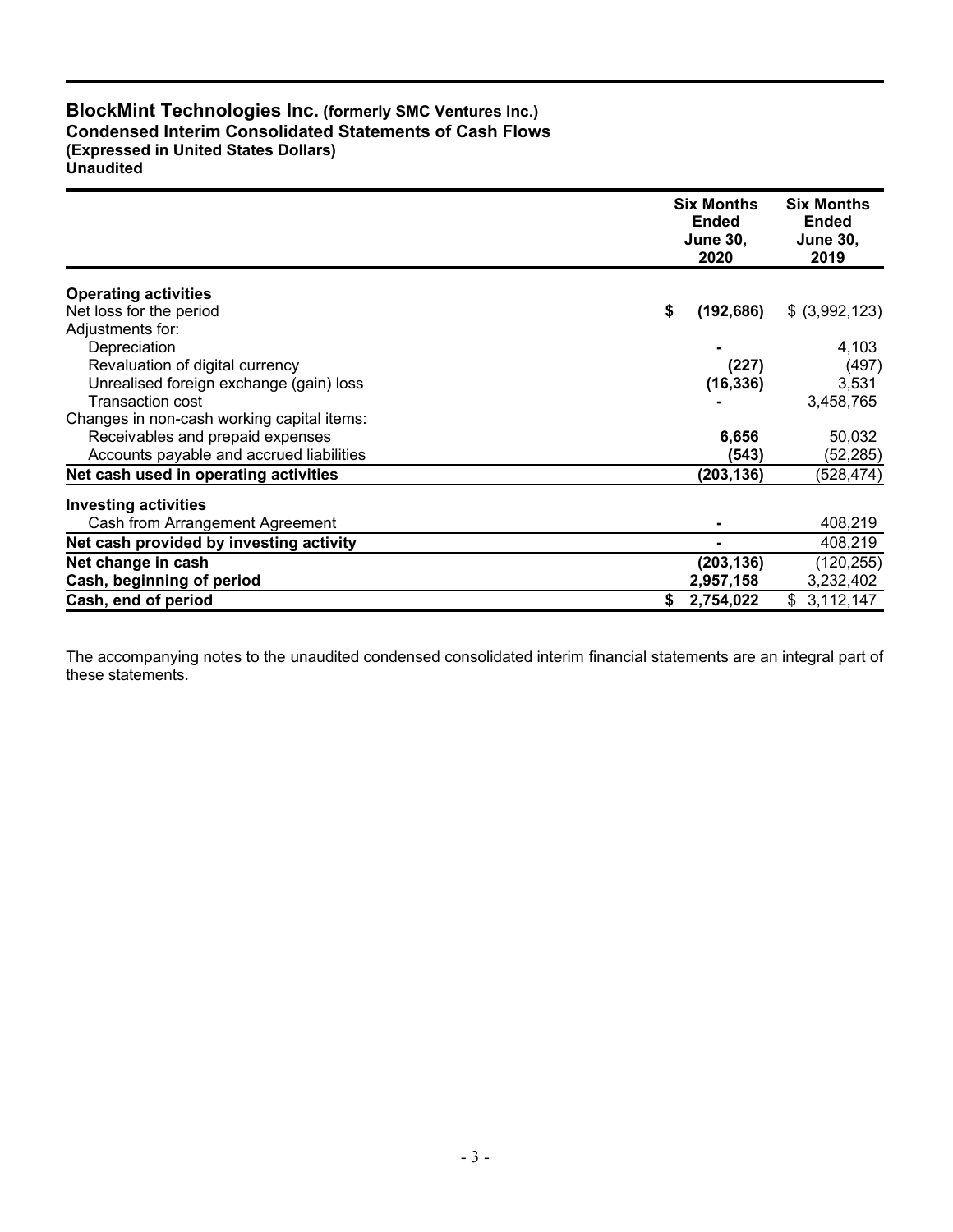#### **BlockMint Technologies Inc. (formerly SMC Ventures Inc.) Condensed Interim Consolidated Statements of Changes in Equity (Expressed in United States Dollars) Unaudited**

|                                       |    | <b>Share</b><br>capital |   | Warrant<br>reserve |      | <b>Contributed</b><br><b>Surplus</b> |    | <b>Accumulated</b><br>other<br>comprehensive<br><b>loss</b> |    | <b>Deficit</b>     | Total       |
|---------------------------------------|----|-------------------------|---|--------------------|------|--------------------------------------|----|-------------------------------------------------------------|----|--------------------|-------------|
| Balance, December 31, 2018            | S. | 5,049,154               | S | 47,800 \$          |      | $\blacksquare$                       |    |                                                             |    | $$(1,827,303)$ \$  | 3,269,651   |
| Shares issued pursuant to Arrangement |    |                         |   |                    |      |                                      |    |                                                             |    |                    |             |
| Agreement (note 4)                    |    | 3,835,279               |   |                    |      | $\overline{\phantom{0}}$             |    |                                                             |    |                    | 3,835,279   |
| Warrants expired                      |    |                         |   | (30, 300)          |      | 30,300                               |    |                                                             |    |                    |             |
| Currency translation                  |    |                         |   |                    |      |                                      |    | (3,381)                                                     |    |                    | (3,381)     |
| Net loss for the period               |    |                         |   |                    |      |                                      |    |                                                             |    | (3,992,123)        | (3,992,123) |
| <b>Balance, June 30, 2019</b>         | S. | 8,884,433               |   | 17,500             |      | 30,300                               | Ъ  | $(3,381)$ \$                                                |    | $(5,819,426)$ \$   | 3,109,426   |
|                                       |    |                         |   |                    |      |                                      |    |                                                             |    |                    |             |
| Balance, December 31, 2019            | \$ | 8,884,433               | S | 17,500             | - \$ | 30,300                               | S. | 6,485                                                       | S. | $(5,976,367)$ \$   | 2,962,351   |
| Currency translation                  |    |                         |   |                    |      |                                      |    | (16, 336)                                                   |    |                    | (16, 336)   |
| Net loss for the period               |    |                         |   |                    |      |                                      |    |                                                             |    | (192, 686)         | (192,686)   |
| <b>Balance, June 30, 2020</b>         |    | 8,884,433               |   | 17,500             |      | 30,300                               |    | (9, 851)                                                    |    | $(6, 169, 053)$ \$ | 2,753,329   |

The accompanying notes to the unaudited condensed consolidated interim financial statements are an integral part of these statements.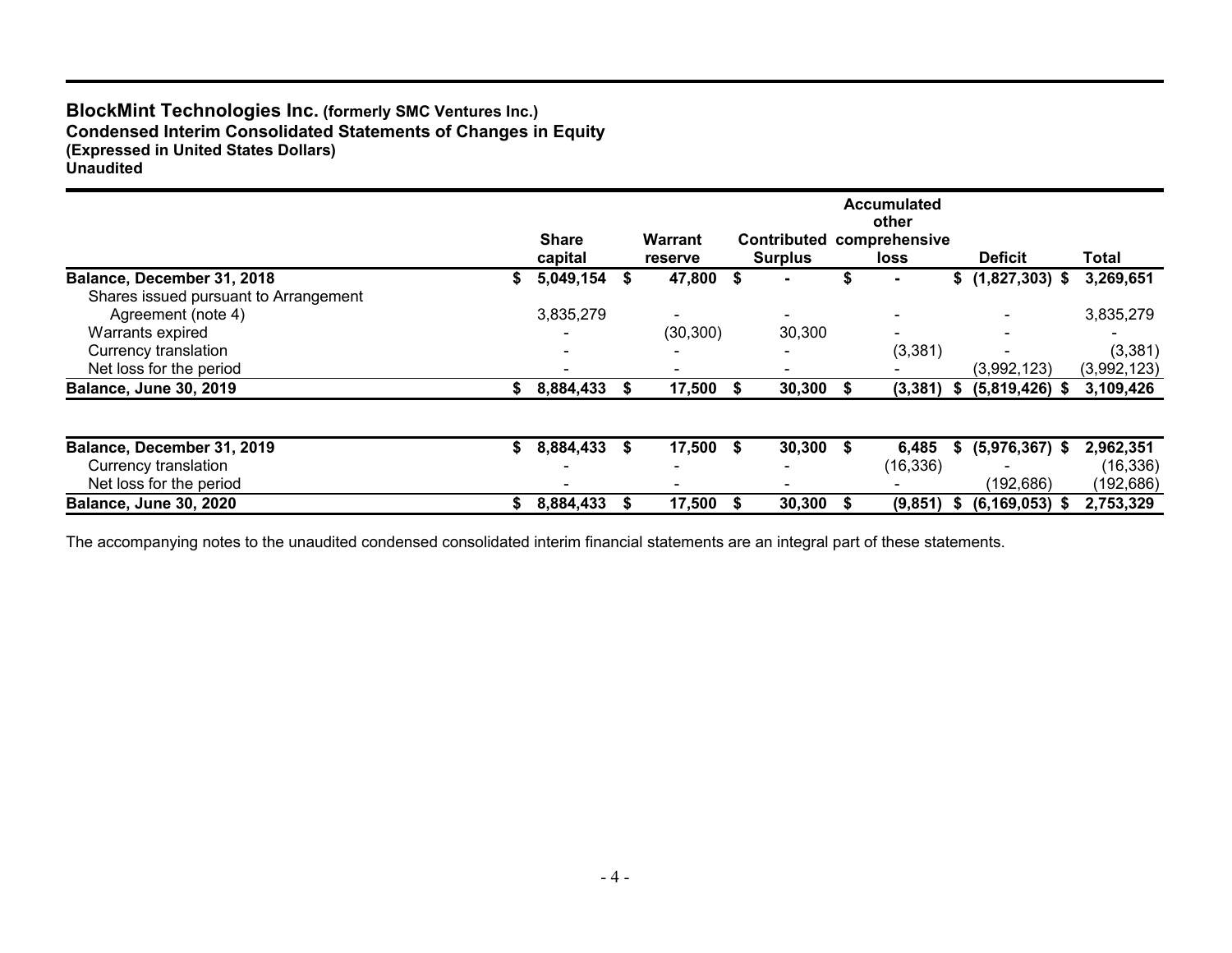#### **1. Nature of operations and going concern**

BlockMint Technologies Inc. (formerly SMC Ventures Inc. ("SMC")) or the "Company") is a publicly traded company whose shares are listed on the TSX-V under the trading symbol BKMT. BlockMint (Canada) Technologies Inc. (formerly BlockMint Technologies Inc.) ("BlockMint-Canada"), a wholly owned subsidiary of the Company, was incorporated on December 22, 2017 pursuant to the British Columbia Business Corporations Act. BlockMint-Canada and its subsidiary, BlockMint (USA) Technologies Inc. ("BlockMint-USA") are in the business of developing distributed systems and networks that enable a more decentralized deployment of blockchain based applications such as cryptocurrency mining. BlockMint-USA was incorporated under the laws of the State of Delaware on March 6, 2018.

On February 19, 2019, the Company completed a triangular amalgamation whereby BlockMint-Canada shares were exchanged for SMC shares on the basis of 1.33 post-consolidated SMC share for each one (1) BlockMint-Canada share (the "Amalgamation") (see note 4). The Amalgamation was accounted for as a reverse takeover ("RTO") whereby BlockMint-Canada was identified as the acquirer for accounting purposes and the resulting unaudited condensed consolidated interim financial statements are presented as a continuance of BlockMint-Canada and the comparative figures presented in the unaudited condensed consolidated interim financial statements prior to the RTO are those of BlockMint-Canada.

The Company's registered office address is located at 29<sup>th</sup> Floor, 595 Burrard Street, Vancouver, British Columbia, V7X 1J5.

#### **Going concern**

The Company does not generate material revenue from operations. The Company incurred a net loss for the six months ended June 30, 2020 of \$192,686 and had an accumulated deficit of \$6,169,053 at June 30, 2020 (December 31, 2019 - \$5,976,367). These conditions indicate material uncertainties that may cast significant doubt on the Company's ability to continue as a going concern. As at June 30, 2020, the Company had a working capital balance of \$2,735,829 (December 31, 2019 - \$2,944,851).

In March 2020 the World Health Organization declared coronavirus COVID-19 a global pandemic. This contagious disease outbreak, which has continued to spread, and any related adverse public health developments, has adversely affected workforces, economies, and financial markets globally, potentially leading to an economic downturn. It is not possible for the Company to predict the duration or magnitude of the adverse results of the outbreak and its effects on the Company's business or ability to raise funds.

These unaudited condensed consolidated interim financial statements have been prepared on a going concern basis, which presumes realization of assets and discharge of liabilities in the normal course of business for the foreseeable future. Accordingly they do not give effect to adjustments that would be necessary should the Company be unable to continue as a going concern and therefore be required to realize its assets and discharge its liabilities in other than the normal course of business and at amounts different from those presented in these unaudited condensed consolidated interim financial statements.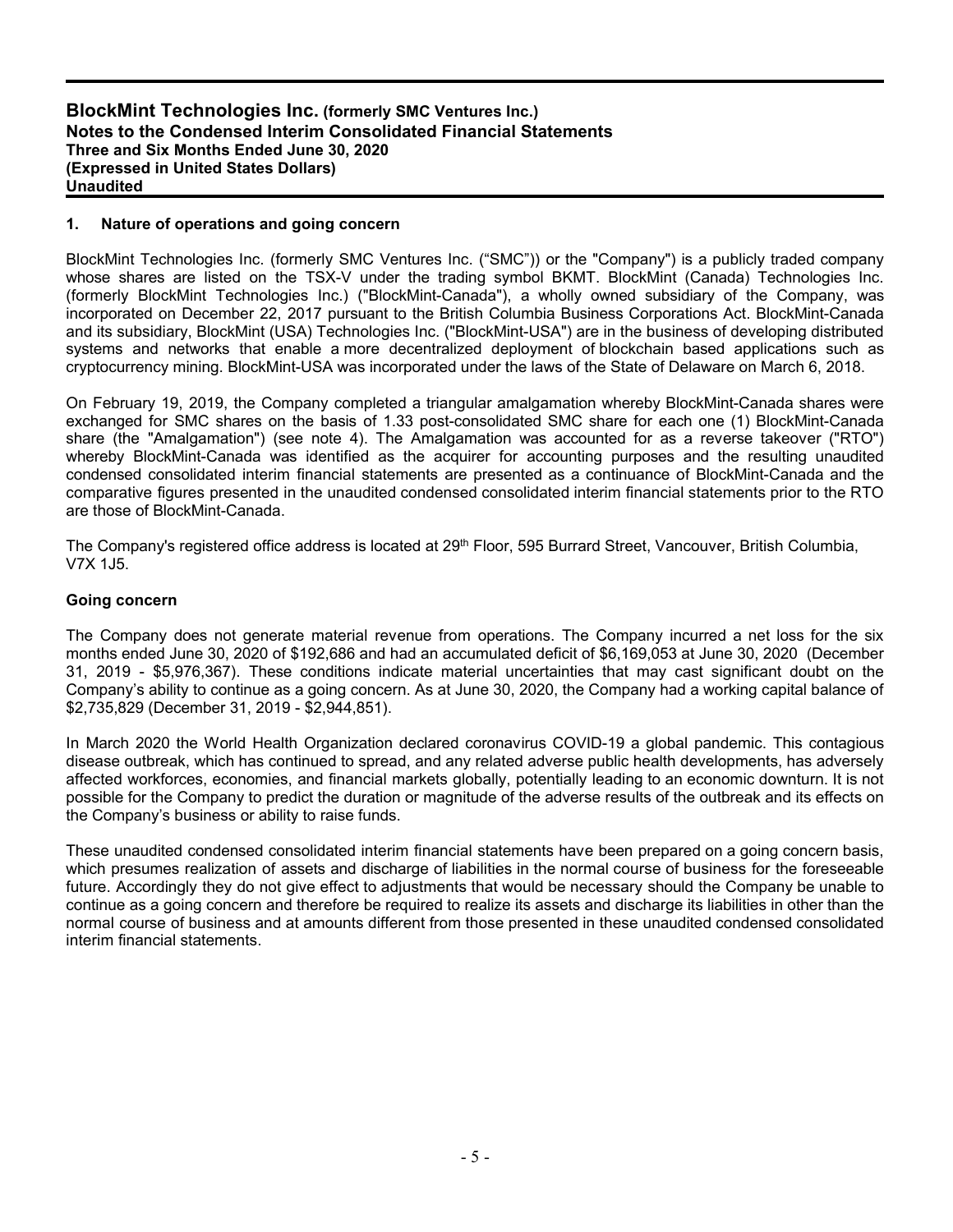#### **2. Basis of presentation**

The Company applies International Financial Reporting Standards ("IFRS") as issued by the International Accounting Standards Board ("IASB") and interpretations issued by the International Financial Reporting Interpretations Committee ("IFRIC"). These unaudited condensed consolidated interim financial statements have been prepared in accordance with International Accounting Standard 34, Interim Financial Reporting. Accordingly, they do not include all of the information required for full annual financial statements required by IFRS as issued by IASB and interpretations issued by IFRIC.

The policies applied in these unaudited condensed consolidated interim financial statements are based on IFRS's issued and outstanding as of August 28, 2020, the date the Board of Directors approved the statements. Except as disclosed in note 3, the same accounting policies and methods of computation are followed in these unaudited condensed consolidated interim financial statements as compared with the most recent annual financial statements as at and for the year ended December 31, 2019. Any subsequent changes to IFRS that are given effect in the Company's annual financial statements for the period ending December 31, 2020 could result in restatement of these unaudited condensed consolidated interim financial statements.

#### **3. Significant accounting policies**

#### **Changes in accounting policies**

#### New standards not yet adopted and interpretations issued but not yet effective

There are no other relevant IFRS's or IFRS interpretations that are not yet effective that would be expected to have a material impact on the unaudited condensed consolidated interim financial statements.

#### **4. Arrangement agreement**

On July 10, 2018, BlockMint-Canada, SMC and 1166066 B.C. Ltd. ("SMC Subco"), a wholly-owned subsidiary of SMC, entered into an Arrangement Agreement whereby BlockMint-Canada agreed to amalgamate with SMC Subco, which would result in BlockMint-Canada and BlockMint-USA becoming wholly-owned subsidiaries of SMC. The Arrangement Agreement was amended on September 28, 2018 and on November 30, 2018.

On February 19, 2019, the Company closed its reverse takeover acquisition of BlockMint-Canada, whereby:

- SMC consolidated its 18,708,678 common shares on a two for one basis resulting in 9,354,387 post consolidation shares outstanding;
- BlockMint Technologies Inc. changed its name to Blockmint (Canada) Technologies Inc. and SMC changed its name to BlockMint Technologies Inc.;
- The Company issued 34,914,681 post-consolidation shares to the shareholders of BlockMint-Canada (1.33 post consolidation shares of the Company for each share of BlockMint-Canada);
- The Company issued 6,650,000 performance warrants in replacement of the 5,000,000 performance warrants outstanding in the capital of BlockMint-Canada and 152,498 finder's fee warrants in replacement of the 114,660 finder's fee warrants outstanding in the capital of BlockMint-Canada, each share purchase warrant entitling the holder to acquire one post consolidation share of the Company at the exercise price in the underlying BlockMint-Canada warrant.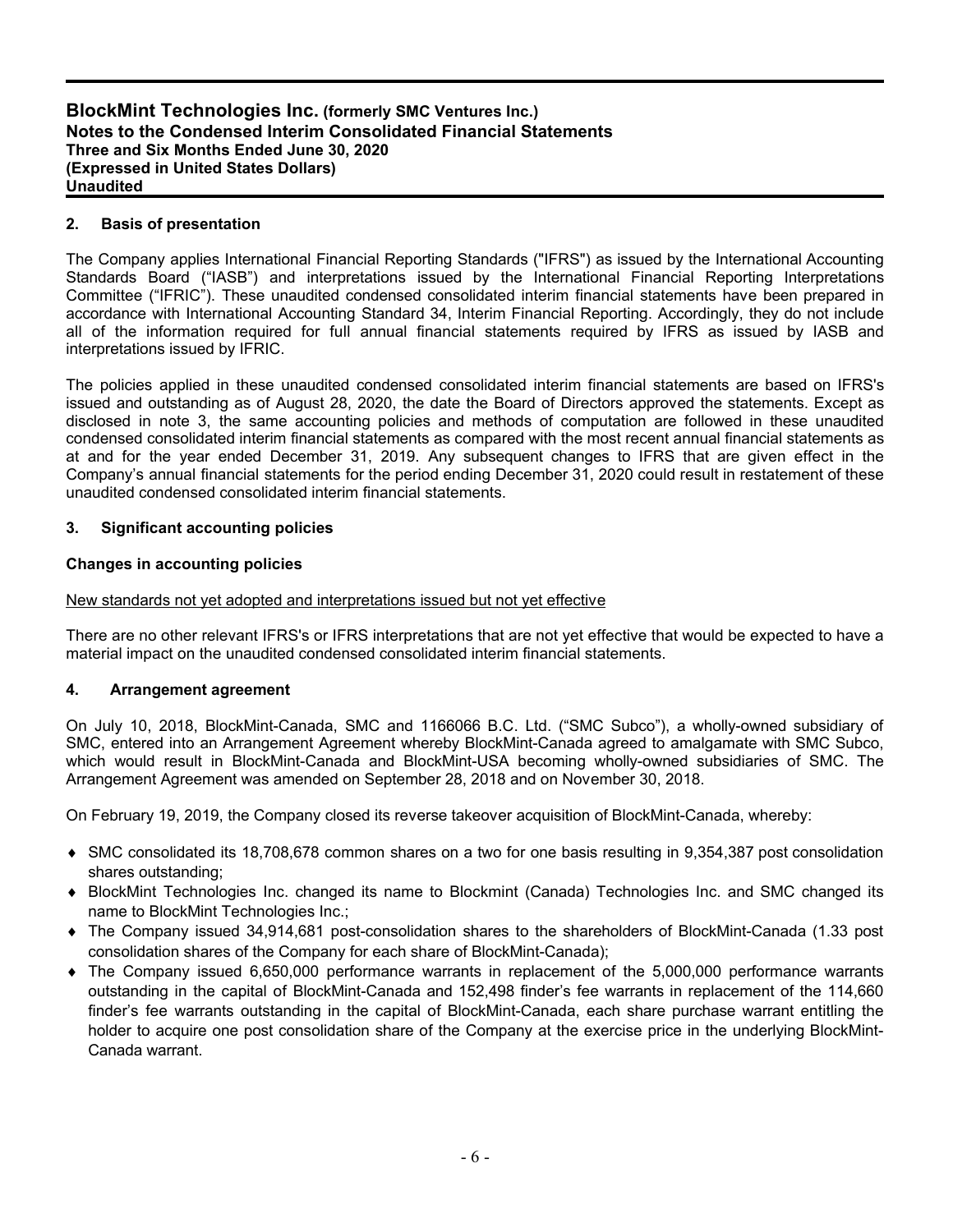#### **4. Arrangement agreement (continued)**

In accordance with IFRS 3, Business Combinations, the substance of the transaction is a reverse takeover of a nonoperating company. The transaction does not constitute a business combination as SMC does not meet the definition of a business under the standard. As a result, the transaction is accounted for as a capital transaction with BlockMint-Canada being identified as the acquirer and the equity consideration being measured at fair value. The resulting unaudited condensed consolidated interim statement of financial position is presented as a continuance of BlockMint-Canada and comparative figures presented in the unaudited condensed consolidated interim financial statements prior to the reverse takeover are those of BlockMint-Canada.

IFRS 2, Share-based Payment, applies to transactions where an entity grants equity instruments and cannot identify specifically some or all of the goods or services received in return. Because BlockMint-Canada issued shares with a value in excess of the assets received, the difference is recognized in profit or loss as a transaction cost. The amount assigned to the transaction cost of \$3,458,765 is the difference between the fair value of the consideration and the net identifiable assets of SMC acquired by BlockMint-Canada.

| Consideration - Shares: SMC shareholders<br>\$<br>Total consideration<br>S<br>Identifiable assets acquired<br>\$<br>Cash<br>Other receivables and prepaid expenses<br>Accounts payable and accrued liabilities<br>Net assets acquired<br>S | 3,458,765 |
|--------------------------------------------------------------------------------------------------------------------------------------------------------------------------------------------------------------------------------------------|-----------|
|                                                                                                                                                                                                                                            | 376,514   |
|                                                                                                                                                                                                                                            | (38, 362) |
|                                                                                                                                                                                                                                            | 6,657     |
|                                                                                                                                                                                                                                            | 408.219   |
|                                                                                                                                                                                                                                            |           |
|                                                                                                                                                                                                                                            | 3,835,279 |
|                                                                                                                                                                                                                                            | 3,835,279 |

#### **5. Digital currency**

Digital currency is measured at fair value using the quoted price on www.coinmarketcap.com. Management considers this fair value to be a Level 2 input under the IFRS 13 *Fair Value Measurement* fair value hierarchy as the price on this source represents an average of quoted prices on multiple digital currency exchanges. The Company is relying on the data available at www.coinmarketcap.com to be an accurate representation of the closing price for the digital currency.

As at June 30, 2020, the Company's digital currency consisted of Monero with a fair value of \$760 (December 31, 2019 - \$533). Digital currencies are recorded at their fair value on the date that they were received as revenues and are revalued to their current market value at each reporting date based on the closing price obtained from www.coinmarketcap.com.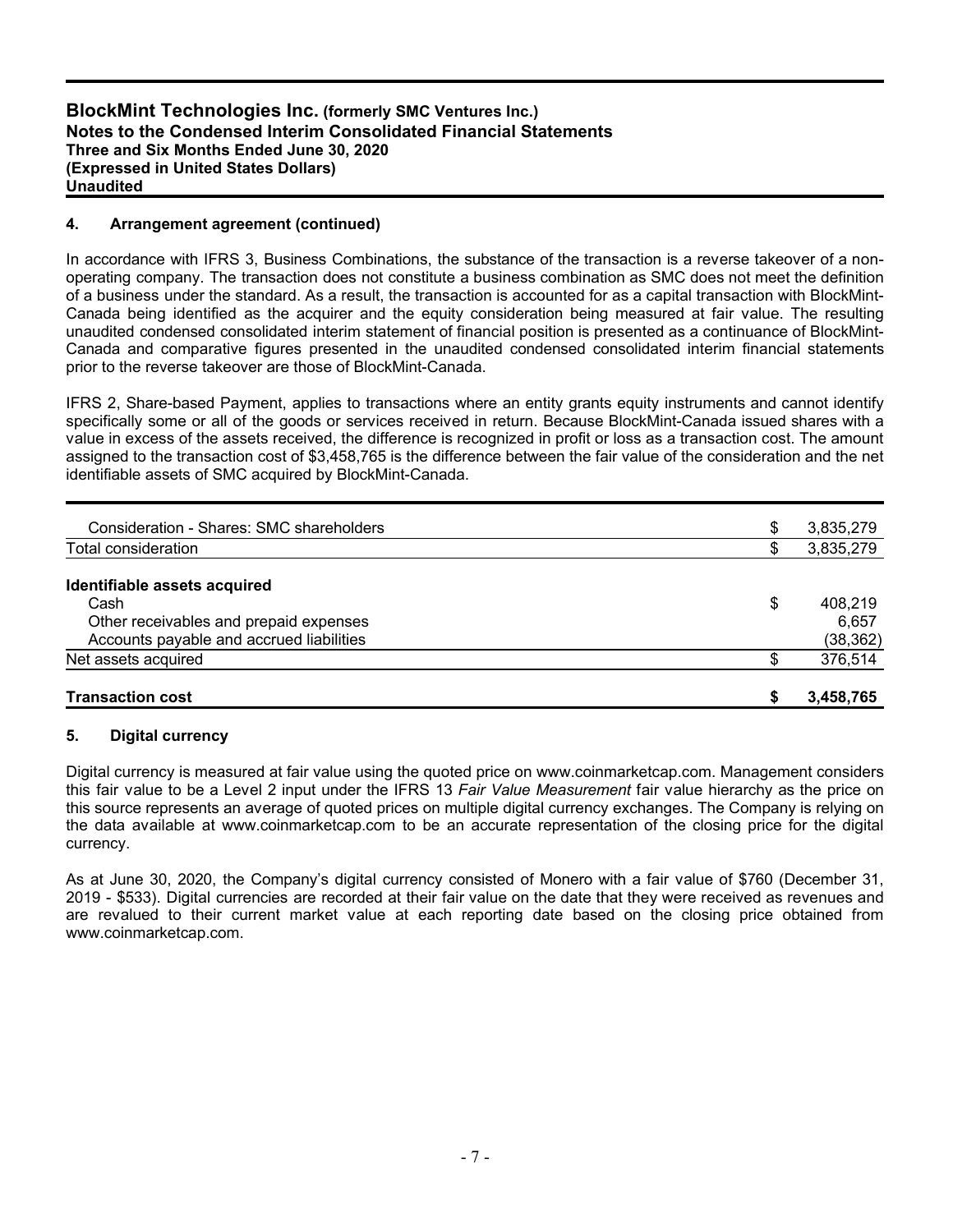#### **6. Equipment**

| Cost                                                                  |                                                                | <b>Computer</b><br>and mining Furniture and<br>equipment |    | equipment              |       | Total                      |
|-----------------------------------------------------------------------|----------------------------------------------------------------|----------------------------------------------------------|----|------------------------|-------|----------------------------|
| Balance, December 31, 2018, December 31, 2019 and June 30, 2020       | S                                                              | 150,660                                                  | \$ | $2,900$ \$             |       | 153,560                    |
| <b>Accumulated depreciation</b>                                       | Computer<br>and mining Furniture and<br>equipment<br>equipment |                                                          |    |                        | Total |                            |
| Balance, December 31, 2018<br>Depreciation for the year<br>Impairment | \$                                                             | 134,370 \$<br>7,240<br>9.050                             |    | 724 \$<br>967<br>1,209 |       | 135,094<br>8,207<br>10,259 |
| Balance, December 31, 2019 and June 30, 2020                          | \$                                                             | 150,660                                                  | S  | 2,900                  | S     | 153,560                    |
| <b>Carrying amount</b>                                                |                                                                | Computer<br>and mining Furniture and<br>equipment        |    | equipment              |       | Total                      |
| Balance, December 31, 2019 and June 30, 2020                          | \$                                                             |                                                          | \$ |                        | \$    |                            |

Digital currencies have a limited history and pricing has been very volatile. Historical performance of digital currencies are not indicative of their future price performance. The Company had undertaken a conservative approach and had no immediate plans to deploy additional blockchain based applications based on digital currency prices at the time. As a result the Company has taken an impairment charge equal to the carrying amount of equipment.

#### **7. Intangible assets**

|                | As at<br>December 31,<br>2018 | <b>Additions</b> | As at<br>December 31,<br>2019 | <b>Additions</b> | As at<br><b>June 30,</b><br>2020 |
|----------------|-------------------------------|------------------|-------------------------------|------------------|----------------------------------|
| Patent pending | $17,500$ \$                   | $\blacksquare$   | 17,500 \$                     | ٠                | 17,500                           |

#### **8. Share capital**

#### a) Authorized share capital

The Company is authorized to issue an unlimited number of common shares with no par value. The holders of common shares are entitled to receive dividends which may be declared from time to time, and are entitled to one vote per share at meetings of the Company. All shares are ranked equally with regards to the Company's residual assets.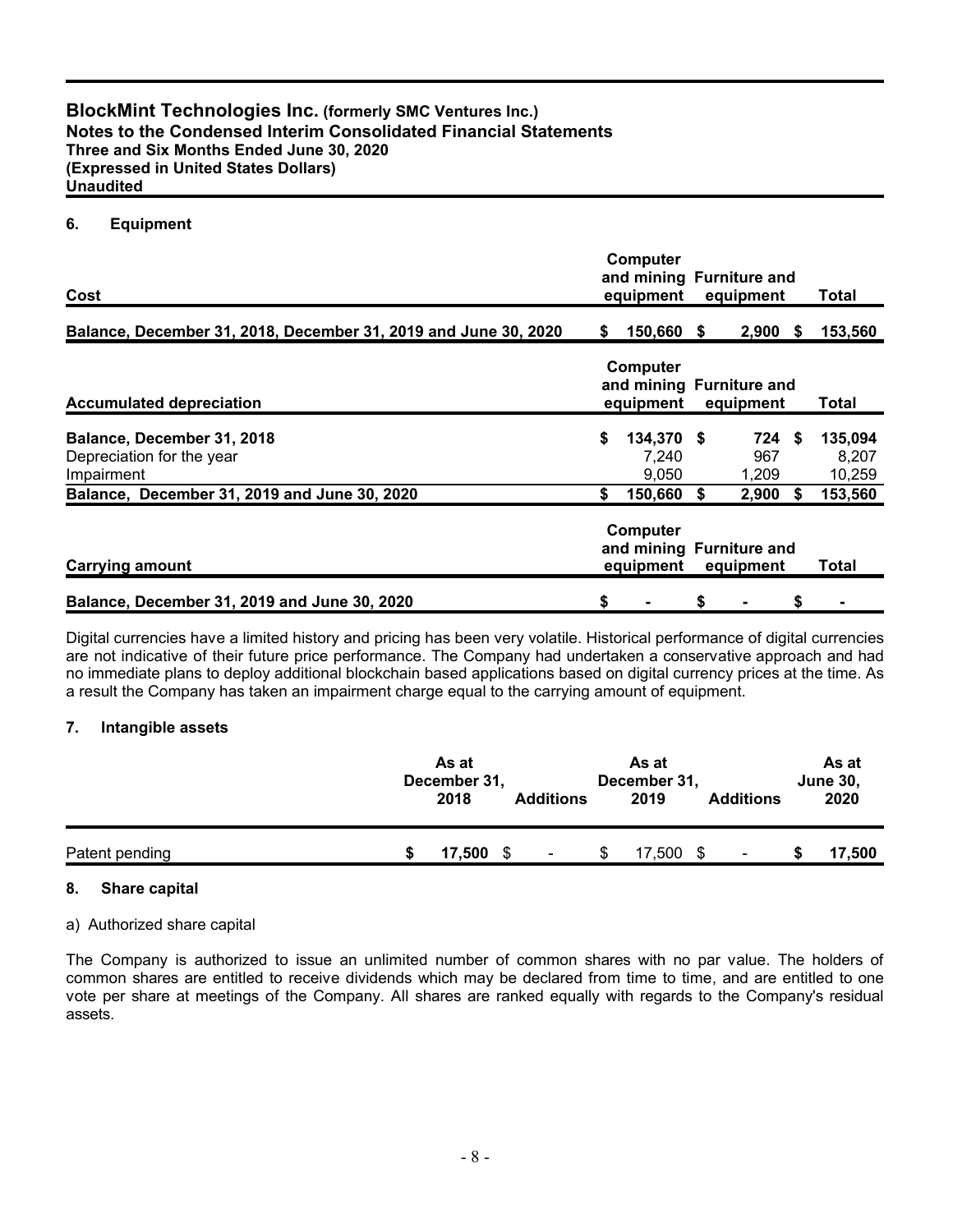#### **8. Share capital (continued)**

#### b) Common shares issued

|                                                             | Number of<br>common<br>shares | Amount    |
|-------------------------------------------------------------|-------------------------------|-----------|
| Balance, December 31, 2018                                  | 26,251,640 \$                 | 5,049,154 |
| Elimination of BlockMint-Canada (i)                         | (26, 251, 640)                |           |
| Conversion of BlockMint-Canada (i)                          | 34,914,681                    | -         |
| Conversion of shares and consideration for RTO (note 4)     | 9,354,387                     | 3,835,279 |
| Balance, June 30, 2019, December 31, 2019 and June 30, 2020 | 44,269,068                    | 8,884,433 |

(i) On February 19, 2019, BlockMint-Canada, BlockMint-USA, SMC and 1166066 B.C. Ltd. ("SMC Subco"), a wholly-owned subsidiary of SMC, completed the Arrangement Agreement whereby SMC issued 34,914,681 postconsolidation shares to the shareholders of BlockMint-Canada (1.33 post consolidation shares for each share of BlockMint-Canada).

The Amalgamation was accounted for as a RTO whereby BlockMint-Canada, was identified as the acquirer for accounting purposes (see note 4).

#### **9. Warrant reserve**

|                                                             | Number of<br>warrants  | Weighted<br>average<br>exercise price |
|-------------------------------------------------------------|------------------------|---------------------------------------|
| Balance, December 31, 2018<br>Expired                       | 6,802,498<br>(152,498) | 0.03<br>0.37                          |
| Balance, June 30, 2019, December 31, 2019 and June 30, 2020 | 6,650,000              | 0.03                                  |

The following table reflects the warrants issued and outstanding as of June 30, 2020:

| <b>Expiry date</b> | Number of | <b>Grant date</b> | <b>Exercise</b> |
|--------------------|-----------|-------------------|-----------------|
|                    | warrants  | fair value        | price           |
| February 1, 2023   | 6,650,000 | 17.500            | CDN 0.05        |